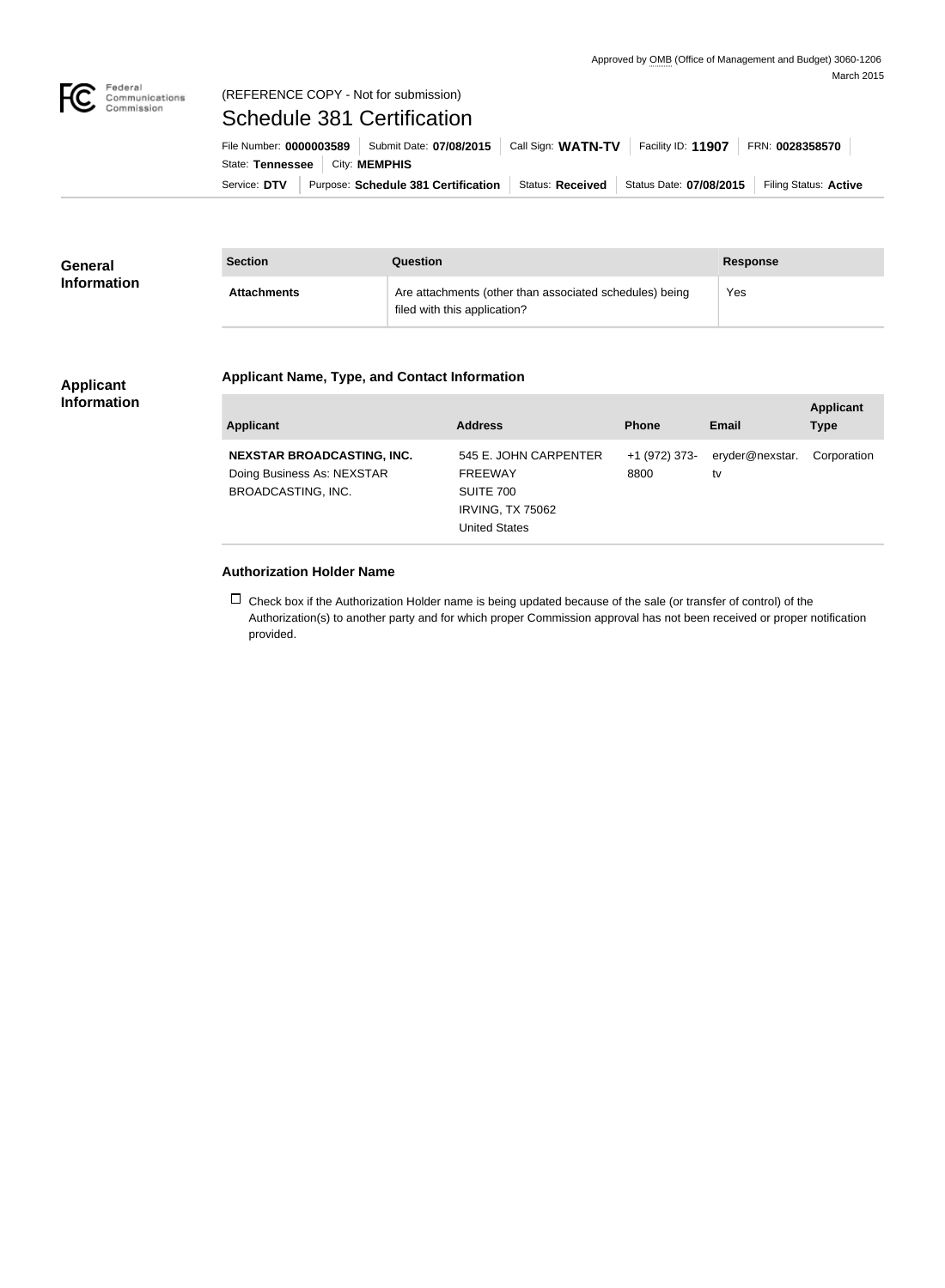| <b>Contact</b><br><b>Representatives</b><br>(2) | <b>Contact Name</b>                                                                    | <b>Address</b>                                                                           | <b>Phone</b>          | <b>Email</b>          | <b>Contact Type</b>         |
|-------------------------------------------------|----------------------------------------------------------------------------------------|------------------------------------------------------------------------------------------|-----------------------|-----------------------|-----------------------------|
|                                                 | <b>Elizabeth Ryder</b><br>General Counsel<br>Nexstar Broadcasting, Inc.                | 545 E John Carpenter<br>Freeway<br>Suite 700<br>Irving, TX 75062<br><b>United States</b> | +1 (972) 373-<br>8800 | eryder@nexstar.<br>tv | Legal Representative        |
|                                                 | <b>Richard Stolpe</b><br>Vice President -<br>Engineering<br>Nexstar Broadcasting, Inc. | 545 E John Carpenter<br>Freeway<br>Suite 700<br>Irving, TX 75062<br><b>United States</b> | +1 (972) 373-<br>8800 | eryder@nexstar.<br>tv | Technical<br>Representative |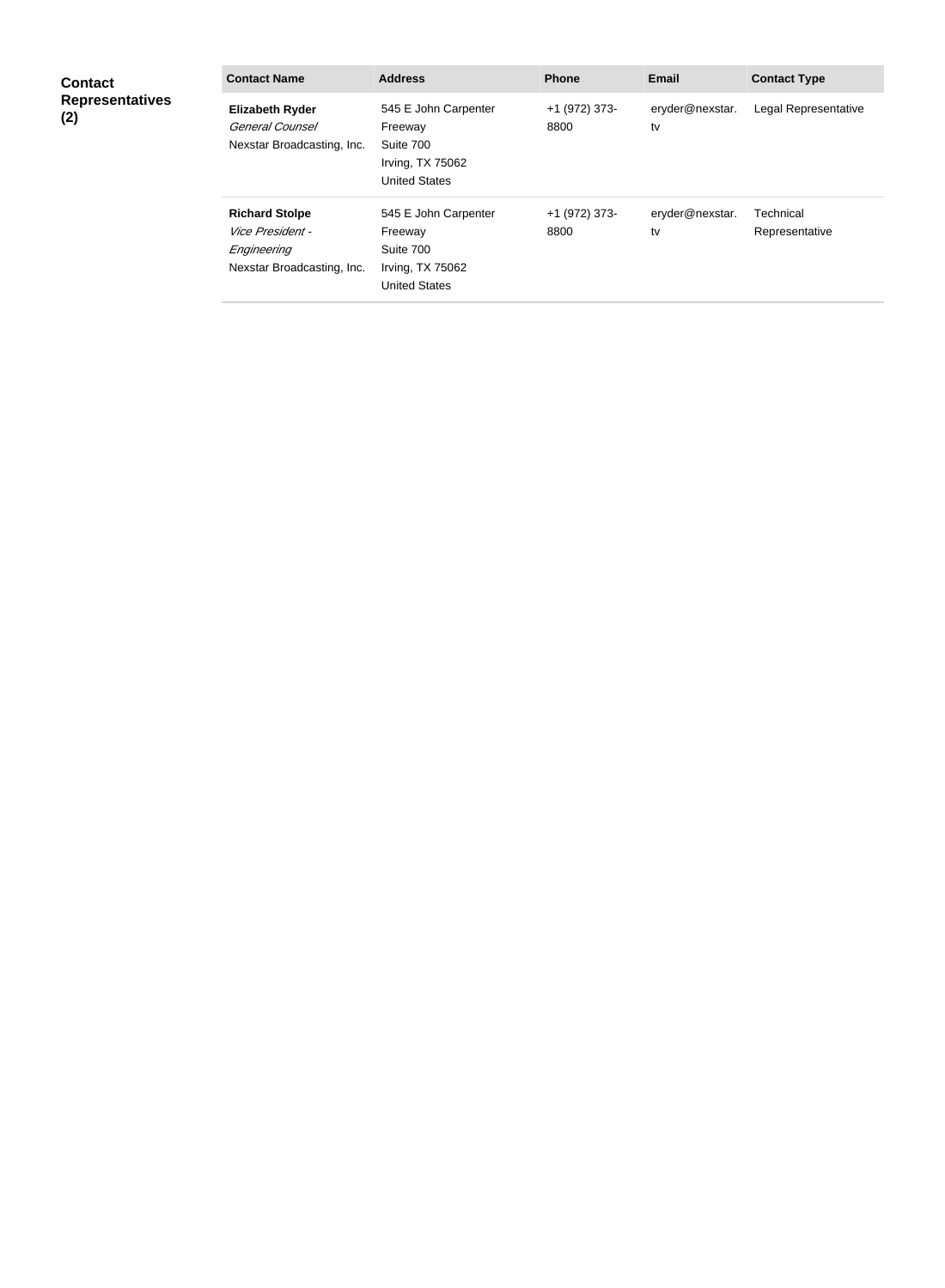## **Schedule 381**

| <b>Section</b>                                | Question                                                                                                                                                                                                                      | <b>Response</b>                                                                           |
|-----------------------------------------------|-------------------------------------------------------------------------------------------------------------------------------------------------------------------------------------------------------------------------------|-------------------------------------------------------------------------------------------|
| Database<br>Certification                     | License File Number:                                                                                                                                                                                                          | BLCDT-20050628AAP                                                                         |
|                                               | Licensee hereby certifies that it has reviewed its license authorization<br>/construction permit and underlying Database Technical Information for its<br>Eligible Facility as reflected in File Number BLCDT-20050628AAP and | it is accurate and complete<br>to the best of its knowledge                               |
| Information<br>on Licensed<br>Facility        | <b>Transmitter Make:</b>                                                                                                                                                                                                      | Thales                                                                                    |
|                                               | <b>Transmitter Model:</b>                                                                                                                                                                                                     | <b>DCX</b>                                                                                |
|                                               | Transmitter Maximum Power Output:                                                                                                                                                                                             | 60.0                                                                                      |
|                                               | Transmitter Type:                                                                                                                                                                                                             | Tube                                                                                      |
| Licensee's<br>Primary<br>Antenna              | Antenna Type:                                                                                                                                                                                                                 | Slot                                                                                      |
|                                               | Is the licensee's primary antenna capable of operating over multiple<br>channels (e.g., broadband)?                                                                                                                           | No                                                                                        |
|                                               | Is the licensee's primary antenna shared?                                                                                                                                                                                     | No                                                                                        |
|                                               | Antenna Location:                                                                                                                                                                                                             | Candelbra                                                                                 |
| Licensee's<br>Primary<br>Transmission<br>Line | Transmission Line Type:                                                                                                                                                                                                       | If no single component<br>consists of 90% or more of<br>the entire transmission<br>system |
| Antenna<br>Support<br>Structure               | Year of last structural analysis conducted on the structure:                                                                                                                                                                  | 2012                                                                                      |
|                                               | Under what structural standard was the last structural analysis conducted:                                                                                                                                                    | TIA 222-Revision F                                                                        |
|                                               | Does the licensee own this antenna support structure:                                                                                                                                                                         | No                                                                                        |
|                                               | Name of the third-party entity that owns the antenna support structure:                                                                                                                                                       | <b>Clear Channel</b><br>Broadcasting, Inc.                                                |
|                                               |                                                                                                                                                                                                                               |                                                                                           |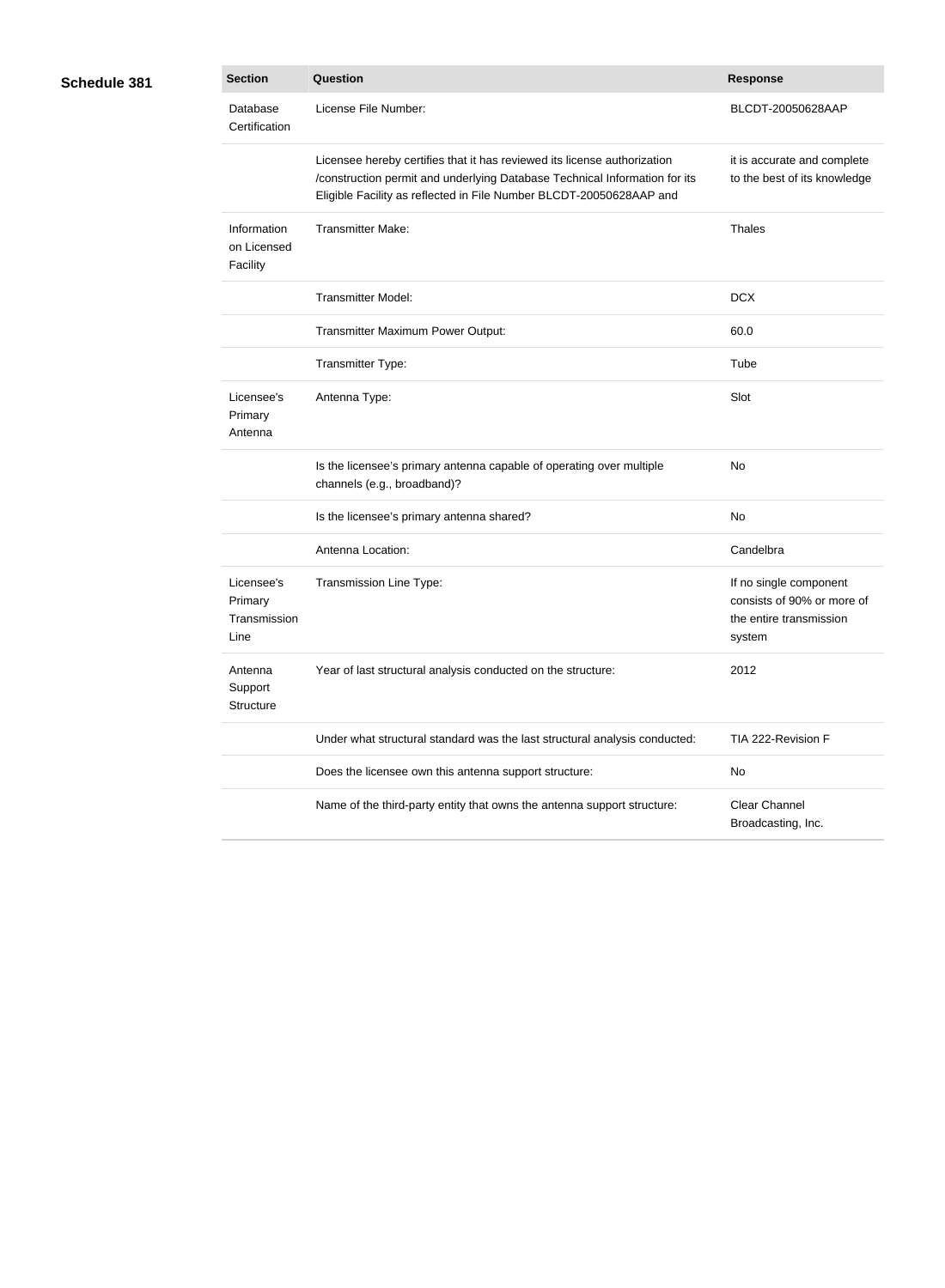| <b>Certification</b> | <b>Section</b>                                    | <b>Question</b>                                                                                                                                                                                                                                                                                                                                                                                                                                                                                                                                                                                                                                                                                                                                                                                                                                           | <b>Response</b>                                            |
|----------------------|---------------------------------------------------|-----------------------------------------------------------------------------------------------------------------------------------------------------------------------------------------------------------------------------------------------------------------------------------------------------------------------------------------------------------------------------------------------------------------------------------------------------------------------------------------------------------------------------------------------------------------------------------------------------------------------------------------------------------------------------------------------------------------------------------------------------------------------------------------------------------------------------------------------------------|------------------------------------------------------------|
|                      | <b>General Certification</b><br><b>Statements</b> | The Applicant waives any claim to the use of any particular<br>frequency or of the electromagnetic spectrum as against the<br>regulatory power of the United States because of the<br>previous use of the same, whether by authorization or<br>otherwise, and requests an Authorization in accordance with<br>this application (See Section 304 of the Communications Act<br>of 1934, as amended.).                                                                                                                                                                                                                                                                                                                                                                                                                                                       |                                                            |
|                      |                                                   | The Applicant certifies that neither the Applicant nor any<br>other party to the application is subject to a denial of Federal<br>benefits pursuant to §5301 of the Anti-Drug Abuse Act of<br>1988, 21 U.S.C. §862, because of a conviction for<br>possession or distribution of a controlled substance. This<br>certification does not apply to applications filed in services<br>exempted under §1.2002(c) of the rules, 47 CFR. See §1.<br>2002(b) of the rules, 47 CFR §1.2002(b), for the definition of<br>"party to the application" as used in this certification §1.2002<br>(c). The Applicant certifies that all statements made in this<br>application and in the exhibits, attachments, or documents<br>incorporated by reference are material, are part of this<br>application, and are true, complete, correct, and made in<br>good faith.   |                                                            |
|                      | <b>Authorized Party to Sign</b>                   | <b>FAILURE TO SIGN THIS APPLICATION MAY RESULT IN</b><br>DISMISSAL OF THE APPLICATION AND FORFEITURE<br>OF ANY FEES PAID<br>Upon grant of this application, the Authorization Holder may<br>be subject to certain construction or coverage requirements.<br>Failure to meet the construction or coverage requirements<br>will result in automatic cancellation of the Authorization.<br>Consult appropriate FCC regulations to determine the<br>construction or coverage requirements that apply to the type<br>of Authorization requested in this application.<br>WILLFUL FALSE STATEMENTS MADE ON THIS FORM<br>OR ANY ATTACHMENTS ARE PUNISHABLE BY FINE AND<br>/OR IMPRISONMENT (U.S. Code, Title 18, §1001) AND/OR<br>REVOCATION OF ANY STATION AUTHORIZATION (U.S.<br>Code, Title 47, §312(a)(1)), AND/OR FORFEITURE (U.S.<br>Code, Title 47, §503). |                                                            |
|                      |                                                   | I certify that this application includes all required and<br>relevant attachments.                                                                                                                                                                                                                                                                                                                                                                                                                                                                                                                                                                                                                                                                                                                                                                        | Yes                                                        |
|                      |                                                   | I declare, under penalty of perjury, that I am an authorized<br>representative of the above-named applicant for the<br>Authorization(s) specified above.                                                                                                                                                                                                                                                                                                                                                                                                                                                                                                                                                                                                                                                                                                  | <b>Perry Sook</b><br>Chief Executive Officer<br>07/08/2015 |